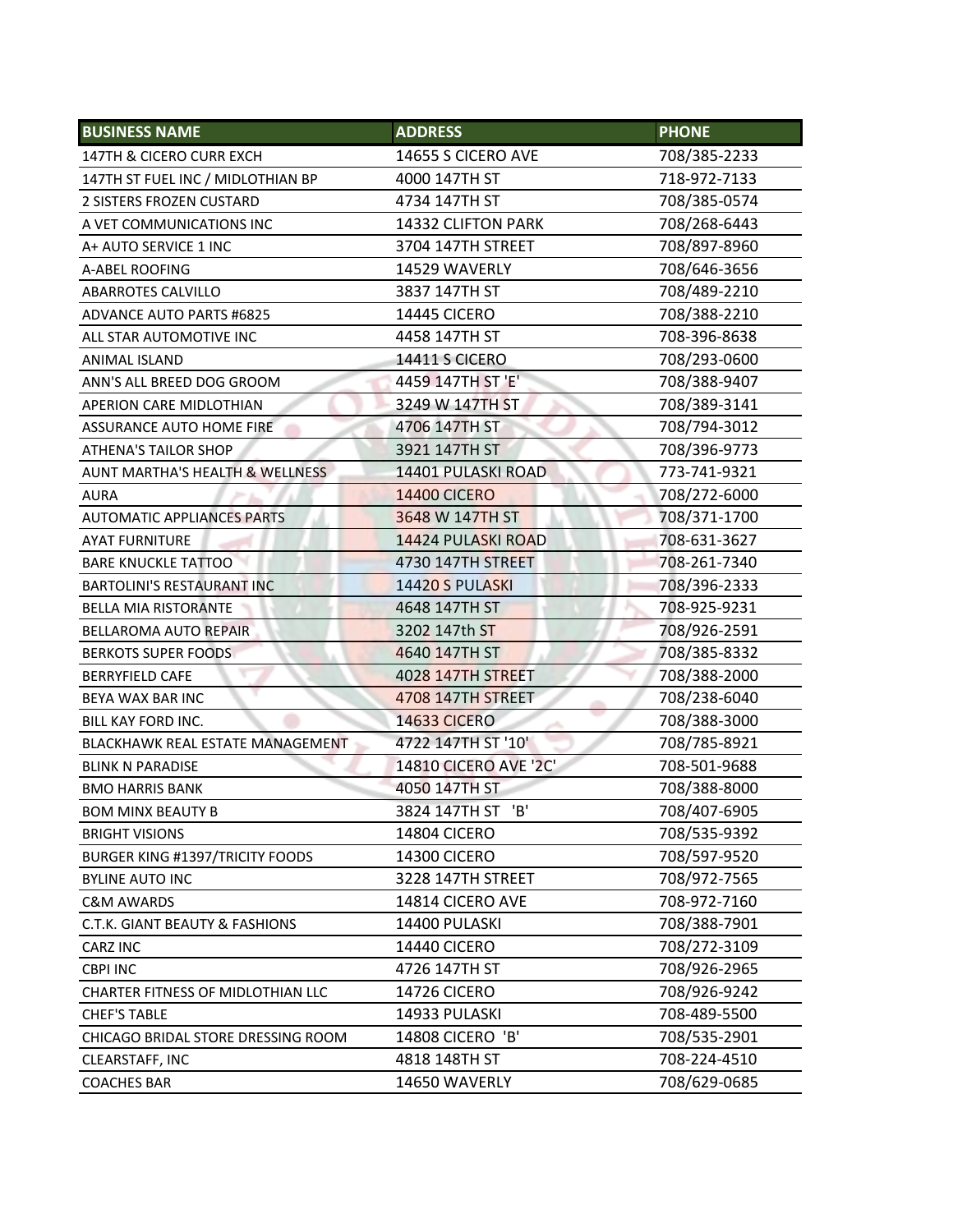| CONFIDENTIAL CRISIS CONSULTATION                       | 4722 147TH ST '13'  | 708-307-6534 |
|--------------------------------------------------------|---------------------|--------------|
| CONMACO/RECTOR LP                                      | 14808 CICERO '1A'   | 504-394-7330 |
| <b>CRICKETS LEARNING CENTER</b>                        | 3217 147TH ST       | 708/897-9788 |
| <b>CRUZIN CLEAN</b>                                    | 14510 PULASKI       | 708-239-1256 |
| <b>CUSTOM 77 AUTO REBUILDERS</b>                       | 14631 S WAVERLY     | 708/385-1015 |
| CUZIN'S                                                | 3636 147TH ST       | 708/389-4444 |
| CVS PHARMACY #4978                                     | 14701 PULASKI       | 708/239-2150 |
| DANIELS PRINTING/OFC SUPL                              | 14800 CICERO 'A'    | 708/687-3055 |
| <b>DEBBIES CAFE</b>                                    | 3318 147TH STREET   | 708/371-7477 |
| <b>DESIGNER CUT INC</b>                                | 14736 CICERO AVE    | 708-926-2379 |
| DISCOUNT AUTO MART                                     | 3934 147TH ST       | 708/631-3001 |
| DOLLAR GENERAL #10419                                  | <b>14441 CICERO</b> | 708-629-1270 |
| DOLLAR TREE #5340                                      | 14800 PULASKI ROAD  | 708/371-3715 |
| DRIVE TIME CAR SALES COMPANY LLC                       | <b>14500 CICERO</b> | 708/926-0380 |
| DUNKIN' DONUTS / CICERO MIDLOTHIAN DONUT 14632 CICERO  |                     | 708/328-7129 |
| DUNKIN' DONUTS/PULASKI DONUTS INC.                     | 14631 PULASKI       | 708/489-0136 |
| DURABLE ROOFING CO.                                    | 3836 W 148TH ST     | 708/371-7663 |
| <b>DURBINS</b>                                         | <b>14753 CICERO</b> | 708/687-1700 |
| <b>E77 SPORTS BAR AND GAMING</b>                       | 4702 147TH ST       | 312-581-2439 |
| EDCA AUTO INC.                                         | 14700 S HAMLIN      | 708/597-0085 |
| ELITE AUTO CREDIT INC                                  | 4530 147TH STREET   | 708/972-7117 |
| <b>EMPIRE TIRE &amp; BATTERY</b>                       | <b>14357 CICERO</b> | 708-371-3880 |
| <b>EMPORIUM LIQUOR</b>                                 | 3900 147TH ST       | 708/597-8888 |
| <b>EMPORIUM MUFFLERS &amp; BRAKES</b>                  | 4505 147TH ST       | 708/535-6028 |
| EN LAI CHINESE RESTAURANT                              | 14706 CICERO AVE    | 708/535-9898 |
| <b>ENCHANTED LEARNING CENTER</b>                       | 14721-25 KILBOURN   | 708/328-4719 |
| EXTRA SPACE STORAGE (#8731)                            | 3657 147TH ST       | 708/446-9341 |
| <b>FACTORY BED "DINETTE STORE"</b>                     | 3903 W 147TH ST     | 708/371-3737 |
| FACTORY BEDDING CO.                                    | 3844 W 147TH ST     | 708/371-3737 |
| FAMILY DOLLAR STORE #1414                              | 14446 PULASKI       | 708-597-5335 |
| <b>FIREHOUSE HOT DOGS</b>                              | 3825 W 147TH ST     | 708/389-5618 |
| FIRESTONE COMPLETE AUTO CARE                           | 14740 PULASKI       | 708/389-1600 |
| FIRST MIDWEST BANK                                     | 3737 147TH ST       | 708/388-8500 |
| FIVE ANGELS FLOWERS                                    | 4724 147TH ST       | 630-562-6435 |
| JP FLANNERY'S                                          | 4025 147TH STREET   | 708/925-9662 |
| FLYING TIGERS A/N SURPLUS                              | <b>14812 CICERO</b> | 708/535-0900 |
| <b>FUEGO CALIENTE</b>                                  | 14636 PULASKI RD    | 708/629-0114 |
| <b>GC BEAUTY SALON</b>                                 | 3352 147TH STREET   | 708/897-9113 |
| GENESIS CONSTRUCTION & CARPENTRY SERVICE 14654 WAVERLY |                     | 312-296-1029 |
| <b>GIRL BEHIND THE CUT</b>                             | 4716 147TH ST       | 708-631-3968 |
| THE GOLDEN CHAIR                                       | 14810 CICERO 1A     | 708-289-3102 |
| <b>GRACIE'S WINE BAR</b>                               | 3642 147TH ST       | 708/388-4744 |
| <b>GREAT LAKES AUTO HOUSE INC</b>                      | 14300 PULASKI       | 708/925-0180 |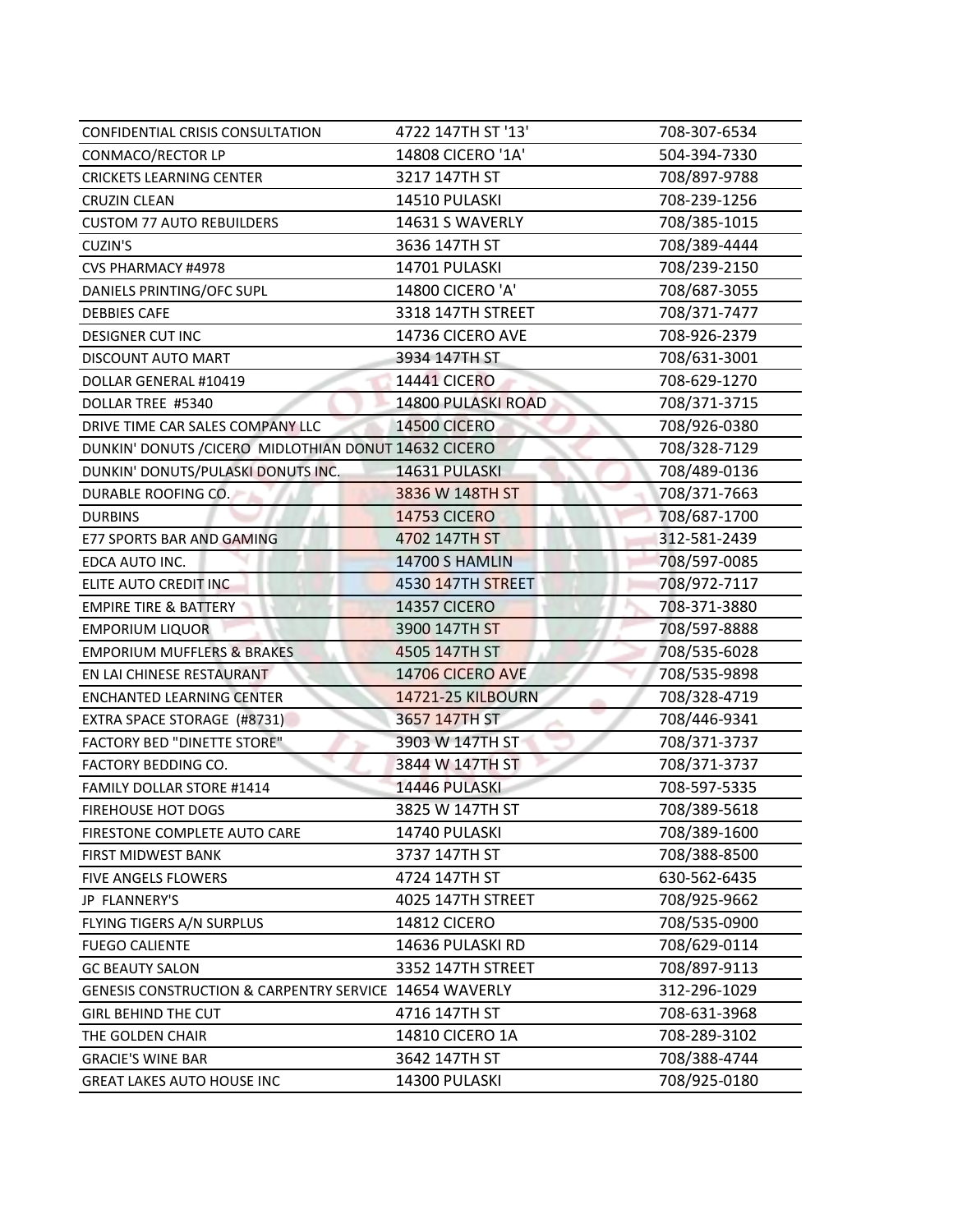| <b>GREENES FLORAL BALLOON SHOP</b>                           | 3662 147TH ST              | 708/926-2737 |
|--------------------------------------------------------------|----------------------------|--------------|
| <b>GUM WAH RESTAURANT</b>                                    | 3700 W 147TH ST            | 708/389-1100 |
| HAIR FORTE SALON INC / PEKA HAIRCARE CLINIC 14735 PULASKI RD |                            | 708-925-9804 |
| HAIRAWTAGE HOUSE OF BEAUTY                                   | 14810 CICERO AVE - UNIT 1C | 708-925-3037 |
| <b>HALF TIME LOUNGE</b>                                      | 14640 WAVERLY              | 708/371-9992 |
| HAPPY DAZE MIDLOTHIAN                                        | 4671-73 147TH STREET       | 708/897-9787 |
| HARTHSIDE REALTY, INC                                        | 4155 W 147TH ST            | 708/371-1910 |
| HEAVENLY BODY SCULPTING SPA, LLC                             | 14735 PULASKI RD, SUITE 2  | 312-545-1920 |
| HICKEY MEMORIAL CHAPELS                                      | 4201 W 147TH ST            | 708/385-4478 |
| <b>HOG WILD</b>                                              | 14933 S PULASKI RD         | 708/371-9005 |
| <b>HRB BLOCK</b>                                             | 4820 148TH ST              | 708/687-1040 |
| ILLINOIS CONCEALED CARRY TRAINING                            | 4828 W 148 ST              | 708-926-2524 |
| ILLINOIS NURSING ACADEMY                                     | 4459 147 ST                | 708-914-4990 |
| ILLINOIS VEHICLE INS AGEN                                    | 3233 147TH ST              | 708/371-4600 |
| INFORMATION PROFESSIONALS                                    | <b>14738 CICERO</b>        | 708/687-8049 |
| <b>INSURANCE NAVY</b>                                        | <b>14653 CICERO</b>        | 708-489-1200 |
| INTERNATIONAL HAIR STUDIO                                    | 14401 CICERO AVE           | 708-389-0880 |
| <b>ISABELLA HAIR STUDIO</b>                                  | 3834 147TH ST              | 708/385-3685 |
| <b>JACK'S PLACE</b>                                          | 3915 147TH ST              | 708/489-2250 |
| <b>JAM-ROCK EXPRESS JERK</b>                                 | 14428 PULASKI RD           | 708-691-8671 |
| <b>JD BUSINESS SERVICES</b>                                  | 3836 147TH ST              | 708/832-1847 |
| JOHN AMICO SCHOOL OF HAIR                                    | 4335 147TH ST              | 708-646-6768 |
| JOHN LUZZO ALLSTATE                                          | 4653 147TH ST              | 708/385-5300 |
| JOHN'S HOT DOGS                                              | 3201 147TH ST              | 708/597-9754 |
| JULIE ANNETTE JONES P.C.                                     | <b>14810 CICERO 2E</b>     | 708/690-2971 |
| <b>JUST KABOBS</b>                                           | <b>14747 CICERO</b>        | 708-303-1300 |
| K'ARIELLE BEAUTY, INC                                        | 4610 147TH ST              | 708-825-9300 |
| <b>KENOOTZ PIZZA</b>                                         | 4659 147TH ST              | 708/535-0005 |
| <b>KENTUCKY FRIED CHICKEN</b>                                | 14559 PULASKI              | 708/389-7010 |
| KIDDIE KUTZ & KURLZ, LLC                                     | 4728 147TH ST              | 708-539-3901 |
| KING CHOP SUEY CARRY OUT                                     | 4651 147TH ST              | 708/687-2889 |
| KIRCHNER FOOT CLINIC                                         | 4417 147TH ST              | 780-388-3910 |
| LA CABANA MIDLOTHIAN                                         | 4038 147TH ST              | 708-629-0116 |
| LA MORENITA HOME DÉCOR                                       | 3824 147TH ST - UNIT A     | 708-517-9767 |
| LACEY'S PLACE LLC                                            | 14643 CICERO               | 708/897-8283 |
| <b>LENA CLARK BEAUTY</b>                                     | 14810 CICERO AVE 2D        | 773-559-7442 |
| LE'S NAILS                                                   | 14408 PULASKI              | 708/388-8118 |
| WE FILE LLC BDA LIBERTY TAX SERVICE                          | 14649 CICERO               | 708/389-4840 |
| LITE M UP, INC                                               | 14659 CICERO AVE           | 219-871-9233 |
| LOS AZTECA CRP DBA LA MICHOACANA AZTECA                      | <b>14801 CICERO</b>        | 708/631-2291 |
| LOS BURRITOS LOKOS #3                                        | 4705 W 147TH ST            | 708/687-0033 |
| LOS SARAPES INC                                              | 3832 147TH ST              | 708/926-9021 |
| M & M GLASS SERVICE                                          | 4047 147TH ST              | 708/371-9880 |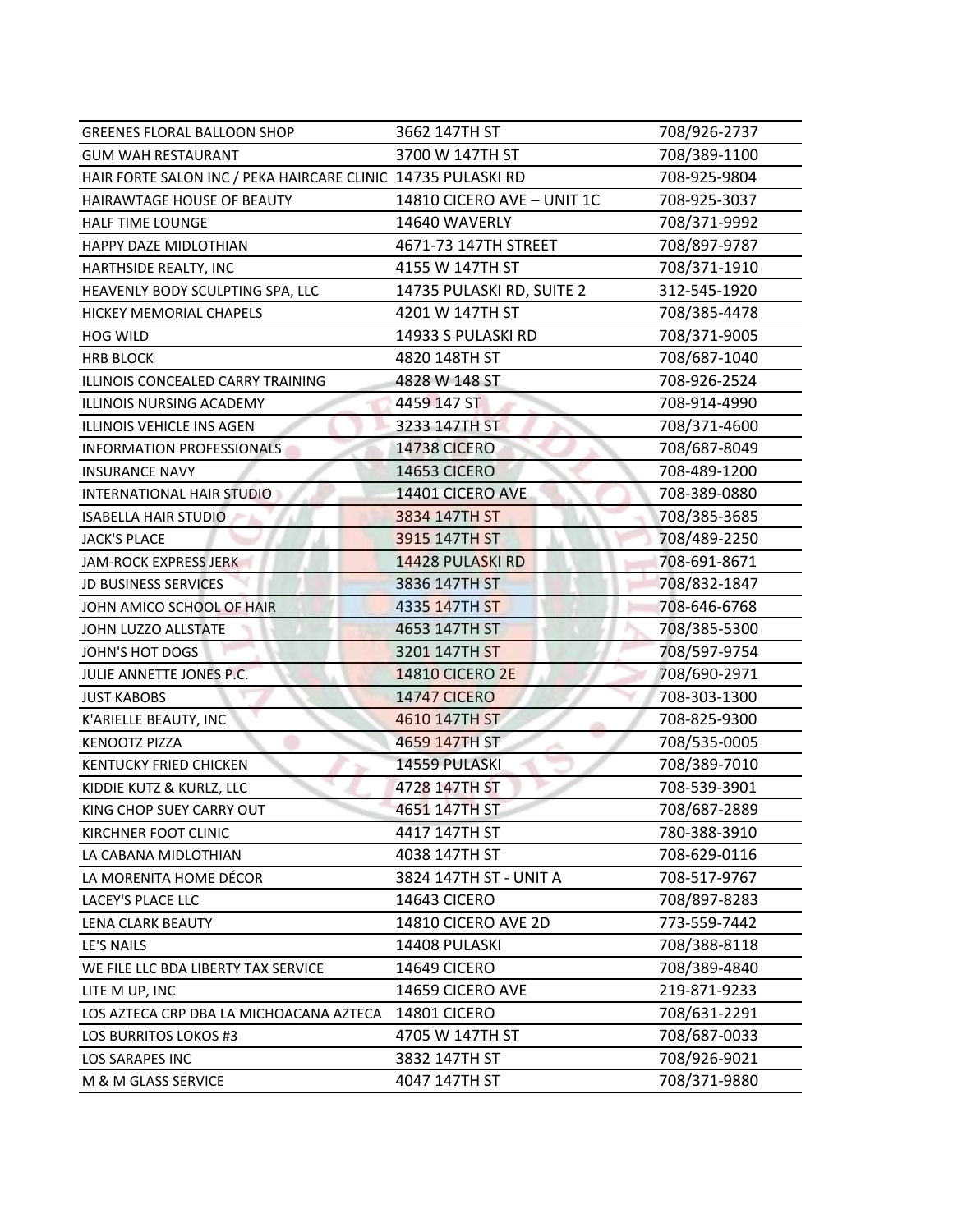| <b>MADORI'S LIQUOR &amp; DELI</b>     | <b>14710 S CICERO</b>    | 708/535-3660 |
|---------------------------------------|--------------------------|--------------|
| <b>MARIO'S APPLIANCE SERVICES</b>     | 3838 147TH ST            | 708/752-0383 |
| MC DONALD'S                           | 14601 PULASKI            | 708/389-9766 |
| <b>MCGRAW FUNERAL - CASKET SALES</b>  | 3836 147TH ST            | 773/928-4677 |
| MIDLOTHIAN AMSTAR                     | 14500 PULASKI            | 708/597-9414 |
| MIDLOTHIAN ANIMAL HOSP.               | 4554 147TH ST            | 708/371-1991 |
| MIDLOTHIAN CAFÉ CORP DBA CHARMS       | <b>14407 CICERO</b>      | 708-870-0955 |
| MIDLOTHIAN CELLULAR ABC WIRELESS      | 3328 147TH ST            | 708/824-0100 |
| MIDLOTHIAN COUNTRY CLUB               | 5000 147TH ST            | 708/388-0596 |
| MIDLOTHIAN FAMILY DENTAL              | 4155 147TH ST            | 708/385-0990 |
| MIDLOTHIAN HDWE DBA GRILLS TRUE VALUE | 4751 147TH STREET        | 708/687-8444 |
| MIDLOTHIAN LAUNDROMAT                 | 3664 147TH STREET        | 708/305-1318 |
| MIDLOTHIAN VFW POST 2580              | 14817 PULASKI            | 708-371-5227 |
| MINI'S SPATIQUE                       | 4649 W 147TH STREET      | 773-750-6957 |
| MODERNWAY CLEANERS                    | 14642 S PULASKI RD       | 708/388-1750 |
| MOOR MONEY ACCOUNTING INC.            | 3934 147TH ST            | 708/631-3052 |
| MR. C'S AUTO MART INC.                | 4558 W 147TH ST          | 708/389-9911 |
| MR. SUBMARINE                         | 4359 W 147TH ST          | 708/385-6054 |
| NEXT LEVEL BARBER LOUNGE              | 14800 CICERO UNIT D      | 708-819-1990 |
| <b>NORTHWEST INS. NETWORK II</b>      | 4019 W 147TH ST          | 708/396-1777 |
| NORTHWEST INS. NTWRK INC.             | 14430 S PULASKI RD       | 708/389-3600 |
| OFFICIAL CUTS                         | 14634 PULASKI            | 708/239-1313 |
| OKAY'S                                | 4736 147TH ST            | 708-631-2499 |
| <b>OXFORD AUTO INSURANCE</b>          | <b>14624 S CICERO</b>    | 708/840-1200 |
| PALETERIA Y NEVERIA LA PALOMA BLANCA  | 3350 147TH ST            | 708/396-2068 |
| PEARLE VISION CENTER                  | 14702 CICERO AVE         | 708/687-2115 |
| <b>PEOPLES BANK</b>                   | <b>14757 CICERO</b>      | 708/687-7400 |
| PETROMEX INC.                         | 14702 S HAMLIN AVE       | 708/489-1733 |
| PHYSICIAN PRACTICE RESOURCES, INC     | 14701 KOLMAR 'SUITE 2'   | 708-701-8078 |
| PINPOINT PRECISION ENGINEERING        | 4722 147TH STREET UNIT 4 | 312-407-6346 |
| POLLO ASADO DON JUAN                  | 4738-4740 147TH STREET   | 708/897-8785 |
| POPEYE'S FRIED CHICKEN                | 14536 PULASKI            | 708-629-1408 |
| PRISTINE CUTZ                         | 3923 147TH ST            | 312-709-4936 |
| PROTEIN HEADQUARTERS                  | 14720 CICERO AVE         | 708/926-2599 |
| <b>QUIMEX INC</b>                     | 14702 S HAMLIN AVE       | 708/597-6201 |
| R & R AUTO REPAIR & EXHAUST           | <b>14525 CICERO</b>      | 708/597-0400 |
| RAINMAKER ENTERPRISES LLC             | 14730 CICERO AVE         | 708/925-9046 |
| RESCUE CLEANING & FIRE                | 14475 WAVERLY            | 708/385-9350 |
| RICH BOHNE CONSULTING                 | 3824 147TH ST 'J'        | 219-808-3997 |
| <b>RICKY ROCKETS</b>                  | <b>14640 CICERO</b>      | 708/377-6688 |
| RIGHTWAY AUTOMOTIVE                   | 14409 PULASKI            | 708/389-4264 |
| ROSY'S FAMILY HAIR CARE               | 4040 147TH ST            | 708/388-9480 |
| ROYAL HOME HEALTH SERVICES            | 4645 147TH ST            | 708/535-0277 |